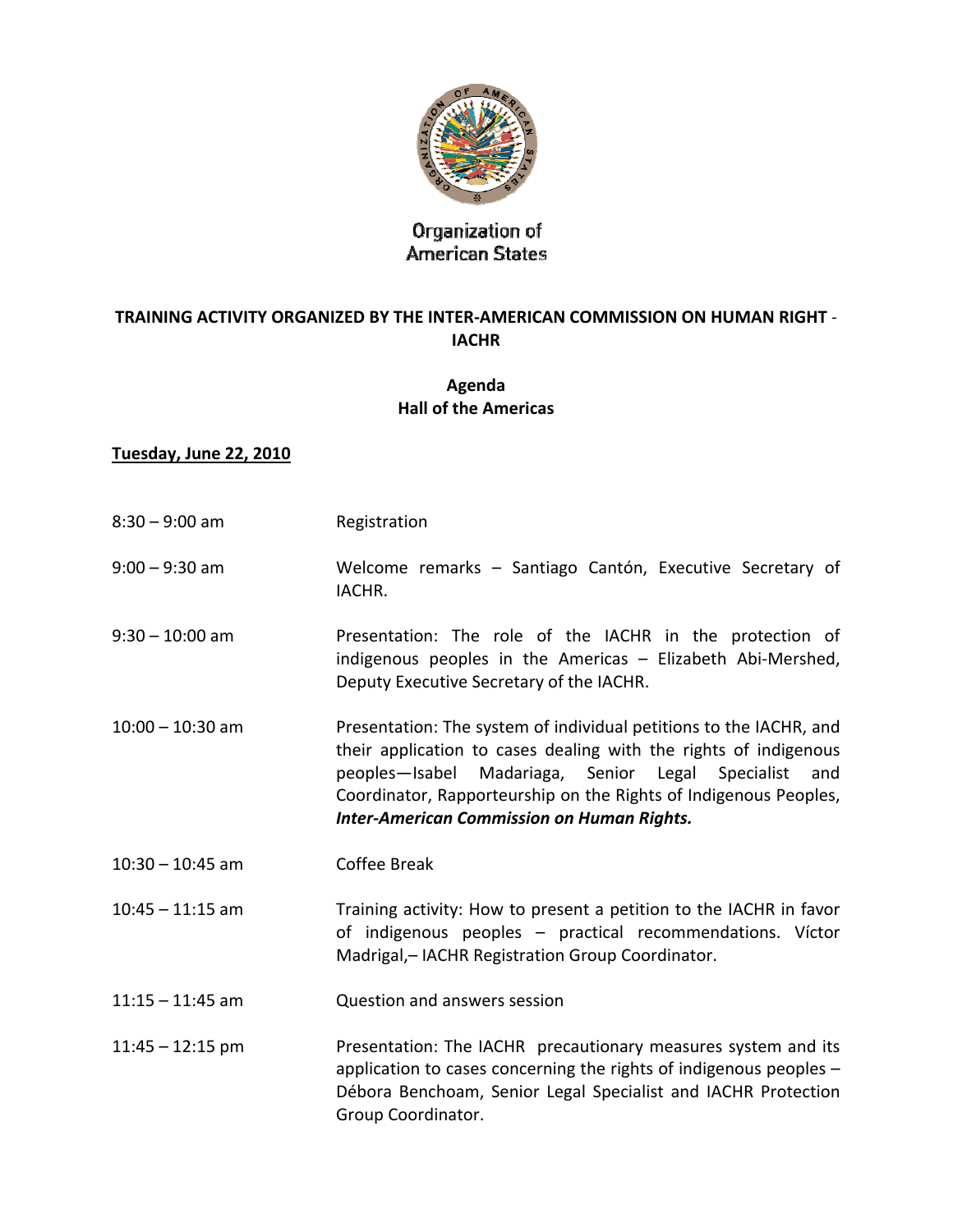| $12:15 - 12:45$ pm | Presentation: The system of petitions and provisional measures<br>before the Inter-American Court of Human Rights- Silvia Serrano,<br>Human Rights Specialist- Court Group of the IACHR                                                                                     |
|--------------------|-----------------------------------------------------------------------------------------------------------------------------------------------------------------------------------------------------------------------------------------------------------------------------|
| $12:45 - 1:15$ pm  | Question and answer session                                                                                                                                                                                                                                                 |
| $1:15 - 3:00$ pm   | Lunch                                                                                                                                                                                                                                                                       |
| $3:00 - 3:30$ pm   | Presentation: The protection of property rights on indigenous<br>communal lands and natural resources - Federico Guzmán,<br>Human Rights Specialist - Rapporteurship on the Rights of<br>Indigenous Peoples, Inter-American Commission on Human Rights                      |
| $3:30 - 3:50$ pm   | Presentation: The protection of indigenous women's rights in the<br>framework of the Inter-American system of human rights<br>protection. Fiorella Melzi, Human Rights Specialist -<br>Rapporteurship on the Rights of Women, Inter-American<br>Commission on Human Rights. |
| $3:50 - 4:15$ pm   | Questions and answers session                                                                                                                                                                                                                                               |
| $4:15 - 4:30$ pm   | Coffee                                                                                                                                                                                                                                                                      |
| $4:30 - 5:00$ pm   | Summary and assessment of the conclusions                                                                                                                                                                                                                                   |
| $5:00$ pm          | Close                                                                                                                                                                                                                                                                       |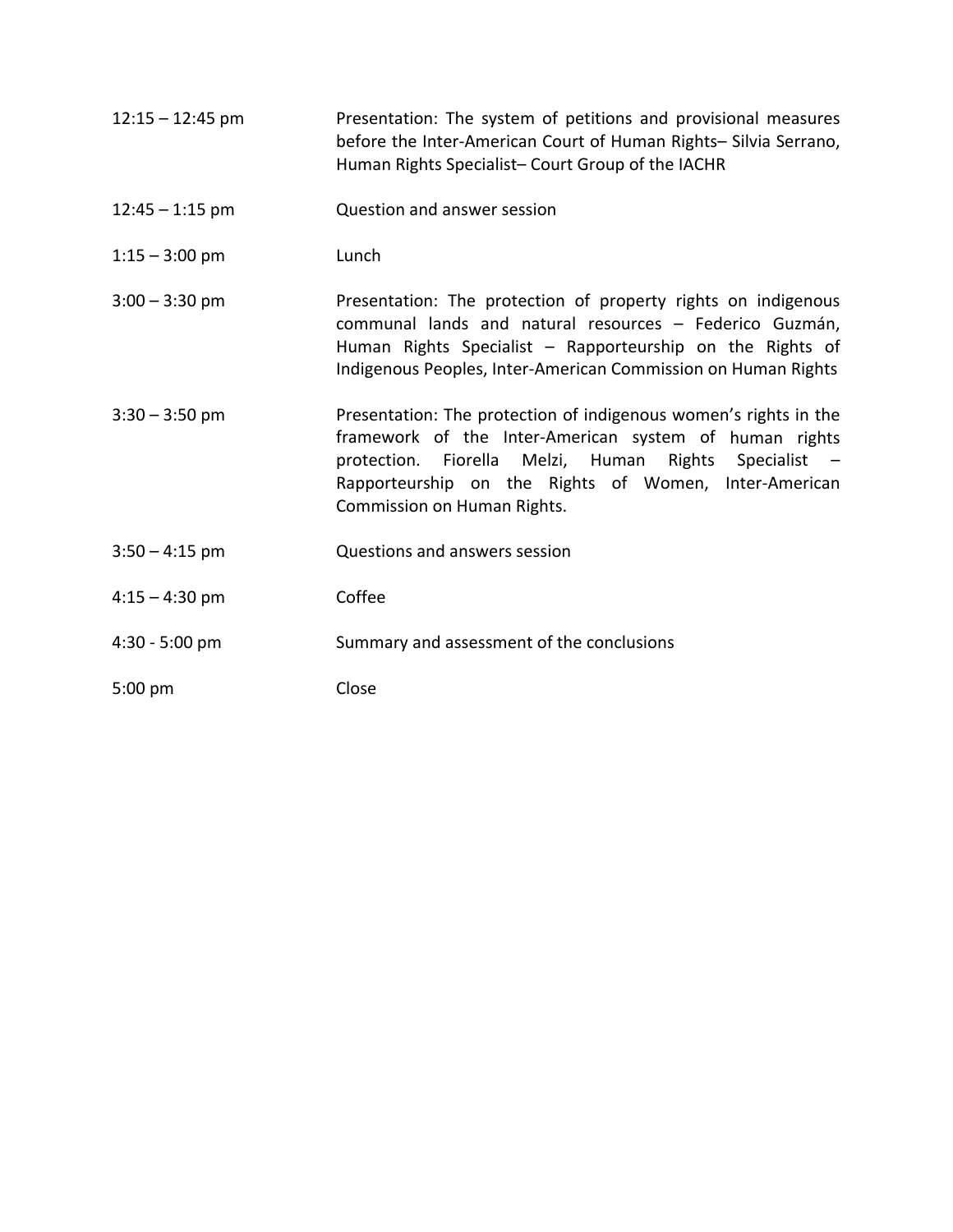

# Organization of<br>American States

#### **SEMINAR ABOUT THE MECHANISMS FOR THE PARTICIPATION OF INDIGENOUS PEOPLES IN THE ORGANIZATION OF AMERICAN STATES‐ OAS**

#### **Agenda Hall of the Americas**

#### **Wednesday, June 23, 2010**

| $9:00 - 9:30$ am          | Registration                                                                                                                                                                  |
|---------------------------|-------------------------------------------------------------------------------------------------------------------------------------------------------------------------------|
| $9:30 - 10:00$ am         | Welcome remarks                                                                                                                                                               |
|                           | José Miguel Insulza (pending confirmation)<br>Secretary General of the OAS                                                                                                    |
| 10:00 - 10:30am           | Opening Session: The role of the OAS in the Americas<br>Adam Blackwell, Secretary of External Relations                                                                       |
| 10:30 - 11:00am           | Opportunities for civil society participation in the OAS<br>Department of International Affairs                                                                               |
| $11:00 - 11:15$ pm        | Question and answer session                                                                                                                                                   |
| $11:15 - 11:30$ pm        | Coffee Break                                                                                                                                                                  |
| $11:30 - 12:00 \text{pm}$ | <b>Participation in the Summits of the Americas</b><br>David Morris, Director, Summits of the Americas Secretariat                                                            |
| $12:00 - 12:15$ pm        | Question and answer session                                                                                                                                                   |
| $12:15 - 2:00$ pm         | Lunch                                                                                                                                                                         |
| $2:00 - 2:45$ pm          | Participation in the Working Group to Prepare the Draft<br><b>American Declaration</b><br>Luis Toro Utillano, Senior Legal Officer, Department of<br><b>International Law</b> |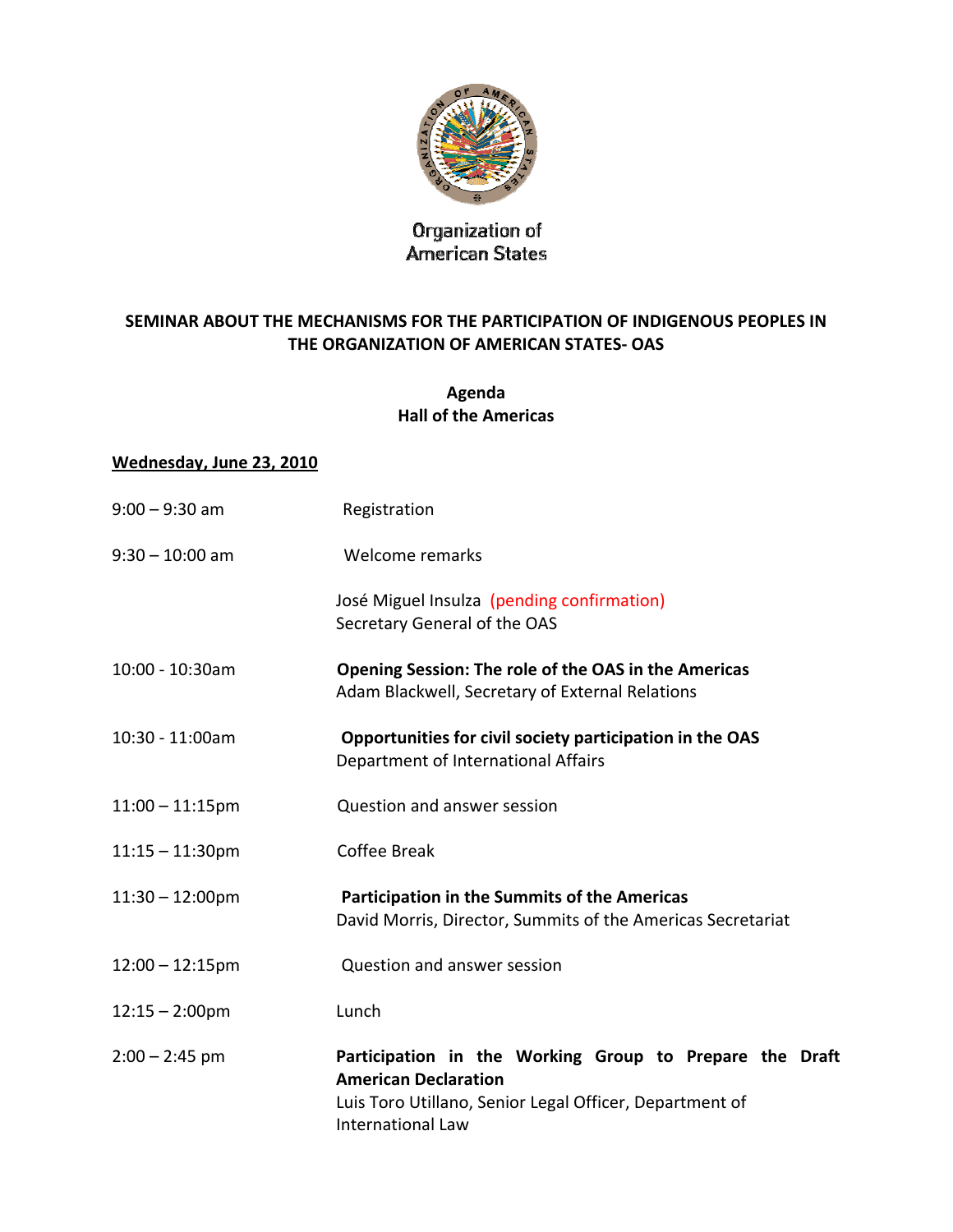| $2:45 - 3:00 \text{pm}$ | Question and answer session                                                                      |
|-------------------------|--------------------------------------------------------------------------------------------------|
| $3:00 - 3:30$           | <b>Inter-American Commission on Human Rights</b>                                                 |
| $3:30 - 3:45$ pm        | Question and answer session                                                                      |
| $3:45 - 4:00$           | Coffee break                                                                                     |
| $4:00 - 4:45$           | Presentation of individual projects from different departments<br>of the OAS General Secretariat |
|                         | Department of International Law: Dante Negro, Director                                           |
|                         | <b>SEDI Programs</b>                                                                             |
|                         | <b>Young Americas Business Trust</b>                                                             |
|                         |                                                                                                  |
| $4:45 - 5:00$           | Question and answer session                                                                      |

## **Thursday, June 24, 2010**

## **Presentations from the sub‐regional perspectives of indigenous peoples**

| $9:00 - 9:30$ am | <b>First Panel:</b> Indigenous representatives from South America<br>Moderator: Johanna Salah, Department of Internacional Law                                                                       |
|------------------|------------------------------------------------------------------------------------------------------------------------------------------------------------------------------------------------------|
| $9:30 - 9:40$    | <b>Question and answers session</b>                                                                                                                                                                  |
| $9:40 - 10:10$   | <b>Second Panel:</b> Indigenous representatives from Central America<br>Moderator: Federico Guzmán, Rapporteurship on the Rights of<br>Indigenous Peoples, Inter-American Commission on Human Rights |
| $10:10 - 10:20$  | Question and answer session                                                                                                                                                                          |
| $10:20 - 10:35$  | Coffee Break                                                                                                                                                                                         |
| $10:35 - 11:05$  | <b>Third Panel:</b> Indigenous representatives from the Caribbean<br>Moderator: Andrea Montilla, Summits of the Americas Secretariat                                                                 |
| $11:05 - 11:15$  | Question and answer session                                                                                                                                                                          |